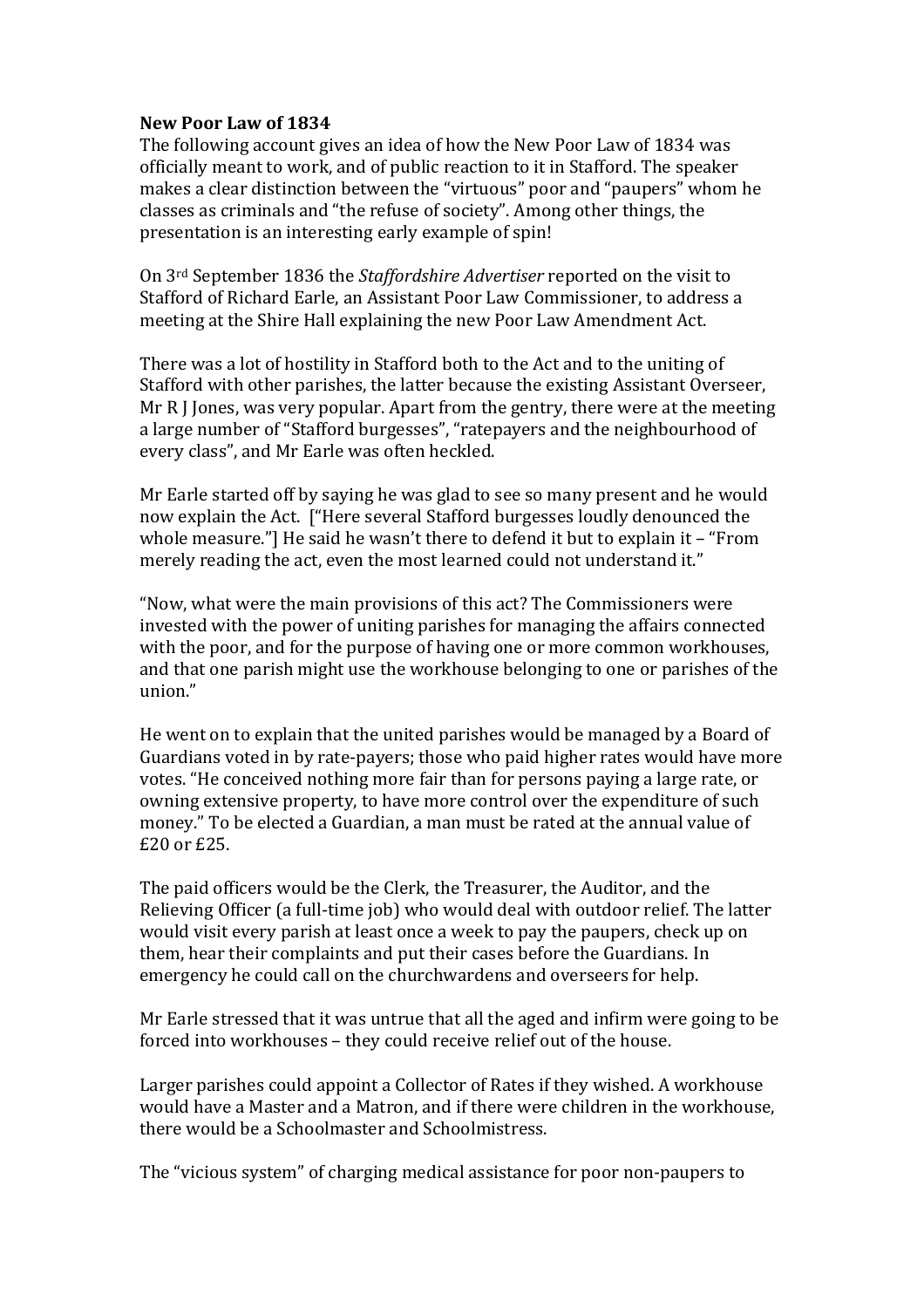parish funds was going to be stopped. He hoped the poor would join medical clubs.

Mr Earle went on to explain some general orders to do with outdoor relief.

they were going to abolish the practice of working men getting weekly help from the parish once they had four or five children. If the Guardians wanted to help such men, it must be in kind, not money.

men and women employed by the parish would be paid half in kind and half in money:

the Guardians would no longer pay rents, except for "females or aged and infirm persons";

anyone between 16 and 60 living at a distance from their parishes would no longer get outdoor relief except in cases of accident or sickness, or women already receiving relief.

Mr Earle said there was nothing in these orders "in the least bit oppressive even to paupers". He stressed there was confusion between "poor" and "paupers". A large number of "poor" people had become "paupers" and "lived on the industry of their neighbours. The new law was aimed at *paupers* not the *poor*. It would be a sad imputation on the creditable poor to suppose this act would affect them."

The aged and infirm would be better off, and so would children "taken from the filthy receptacles in which too many of them were now found, and placed in wholesome workhouses where they would be taught some useful employment [picking oakum?] and soon be able to support themselves in independence." "Harmless idiots" would be better off, taken care of in comfort. The few aged and infirm forced into workhouses would usually find they "had cause for gratulation".

"As regarded the able-bodied, he for one never expected to see any of them in workhouses." "It was very rare ... for any such persons to be in the house who were not brought there by their own misconduct. He did not say that poverty was a crime ... but he would affirm that *pauperism* was often a crime" – if a man of 30 or 40, because of "drunkenness or other bad habits", couldn't support himself, "he certainly was criminal". The Act would not on the other hand be oppressive to "the virtuous poor", "it would be an advantage to them".

Mr Earle went on to say there was no need to build new workhouses if existing buildings could be adapted. He read out a list of parishes to be included in Stafford Union, including "Gnosall (doubtful)".

The newspaper report says: "During the delivery of his speech, Mr Earle was frequently interrupted by loud expressions of disapprobation from the humbler class of his hearers." When he read out the list of parishes, "deafening cries of 'No Union,' 'Put it to the vote!', 'It's a Whig job!' etc. etc. were kept up for some time. [The Whigs were the forerunners of the Liberals, but surprisingly they were *responsible for the Poor Law Amendment Act. They had adopted Bentham's ideas about making utility the over-riding principle.]*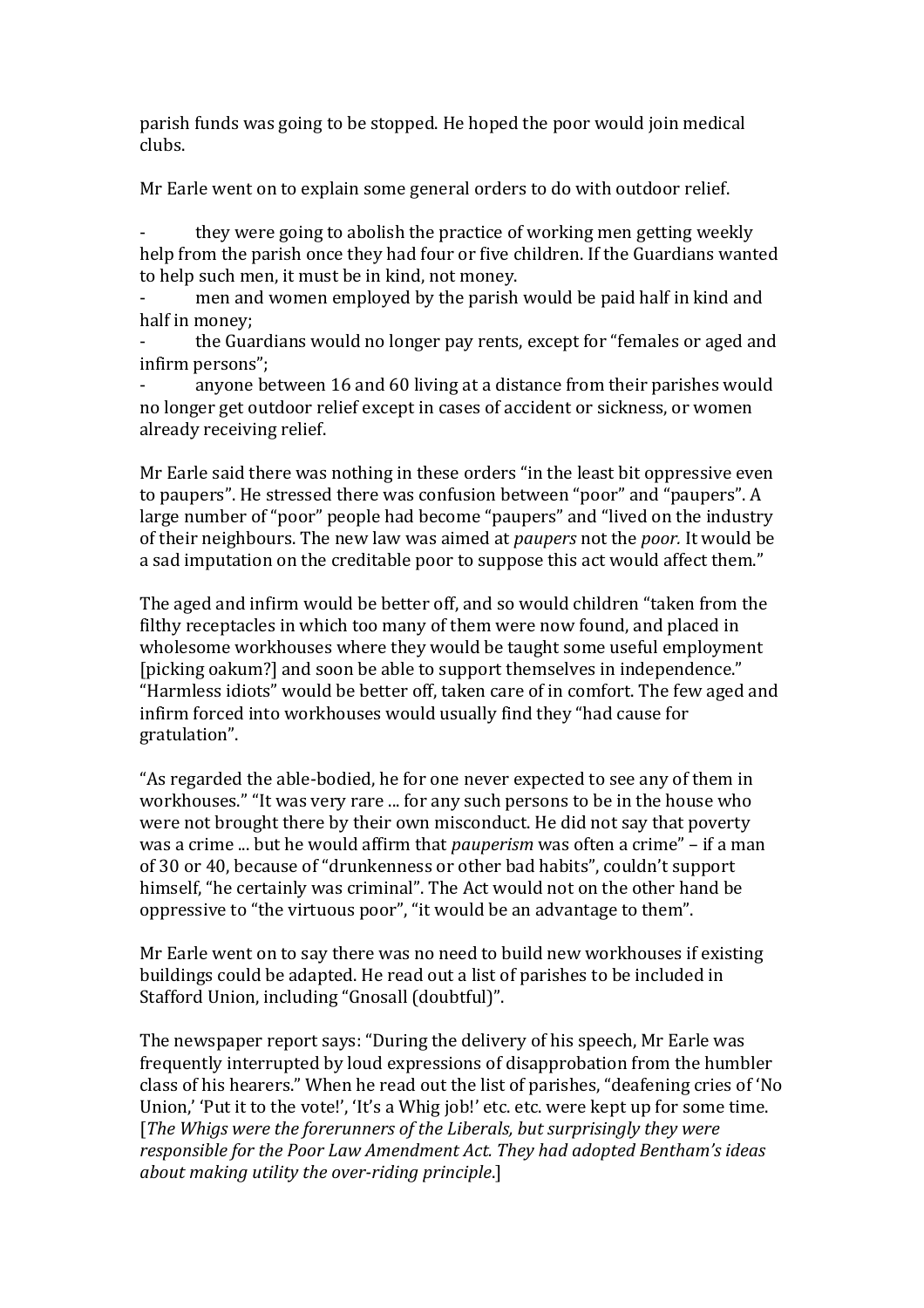Mr Earle said there was not to be a vote; the Act was going to happen anyway – he was just explaining it. "Much angry feeling ... and great uproar." He said he would answer any questions asked "in a decorous manner".

A shoemaker called William Hall asked, to applause, if it wasn't true that "man and wife, who happened to be poor" were separated "and cast into the workhouse".

Earle replied that they would certainly be separated if they were able-bodied; he expected they would not be in the workhouse for long. Tradesmen had sometimes to be separated from their families: "Persons under such circumstances must put up with inconveniences." Hall argued that that was different, it was by mutual consent.

Earle continued that it would be impossible to build workhouses to accommodate married couples. "A Voice: 'How do soldiers do in barracks, then?'" Mr Earle would object to that too (even though it was currently allowed in some cases). 

Someone else asked about provisions in the workhouse. Mr Earle said "The condition of the pauper ought certainly not to be superior to that of a person who supported himself by his own labour." They would have "everything that was requisite".

Shoemaker William Hall launched back in  $-$  what if he was unlucky enough to break his leg, and was forced into the workhouse with his family, would he be separated from them?

"Yes, certainly. If persons were indebted to the public for support, they must put up with some inconvenience."

J. O. Oldham, Esq., a retired Indian judge, from Bellamoor Hall at Colton, backed him up by saying that married couples weren't allowed to be together in Infirmaries.

Hall wasn't defeated: "... the Commissioners assumed a power which God did not give. God said, 'What God hath ioined together, let no man put asunder.' (Applause.) 'No man had a right to undo that."

He carried on – were the inmates at liberty to attend any place of religious worship?

Mr Earle said: "If that were to be allowed, it was known ... that improper advantage would be taken of the permission. They would go anywhere but to church. ... they were generally the refuse of society."

Hall was weakening – "Then, no difference is made between the good and the bad?" Earle conceded that in large workhouses, chaplains, vicars and ministers might visit. Hall asked if he would have to go into the workhouse if he was left